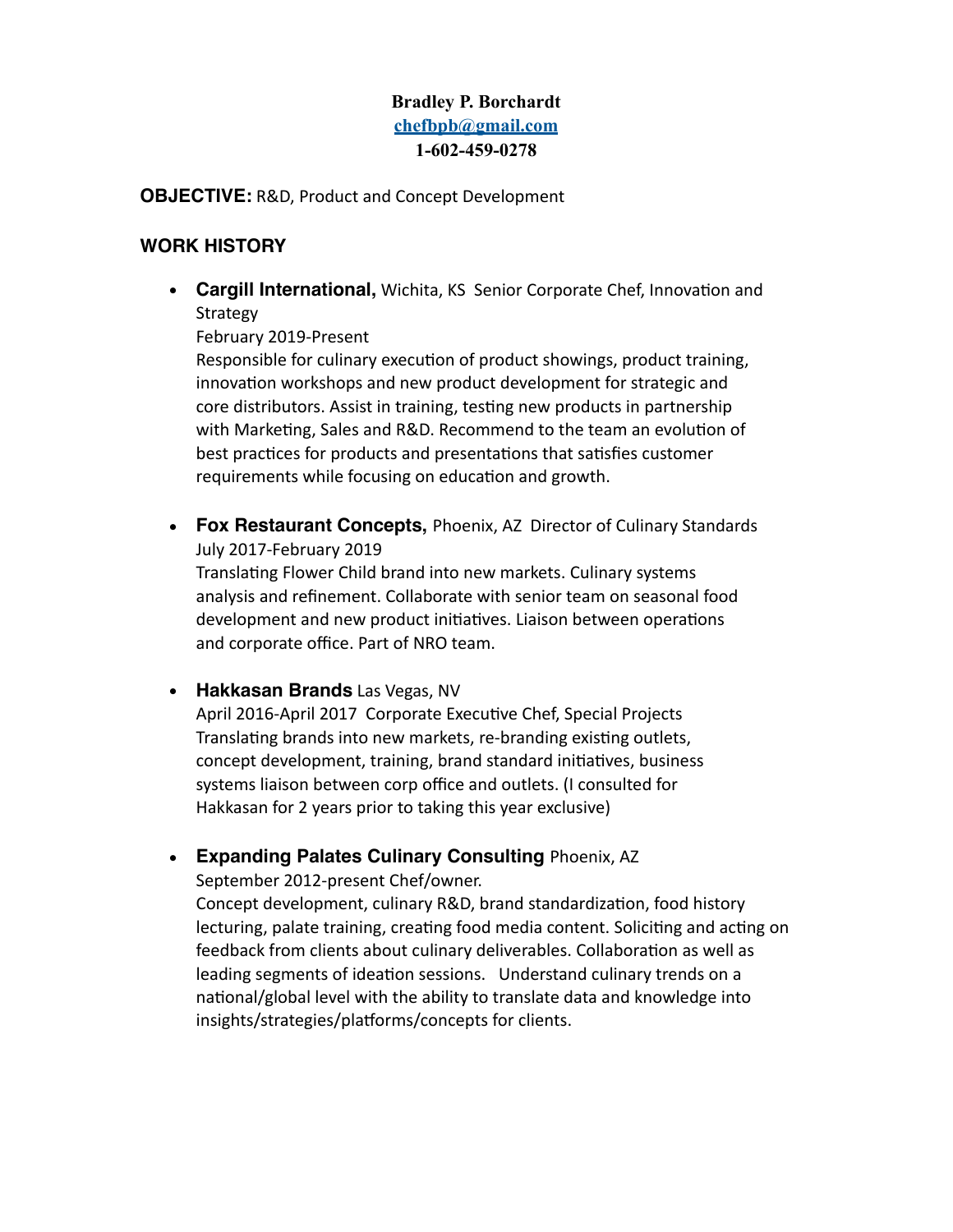#### • Pei Wei Asian Diner 7676 E Pinnacle Peak Road, Scottsdale, AZ August 2011-September 2012

Director of International Culinary Development. In charge of brand initiation over seas and domestically in airports. Culinary liaison between corporate office and international partners with experience in multi unit management. (This job evolved out of the previous position)

**• PF Chang's China Bistro//Pei Wei Asian Diner** 7676 E Pinnacle Peak Rd. Scottsdale. AZ

January 2011-January 2012

Research and development chef. Initiate development of multiple prototypes that deliver on concept, strategy, operational feasibility and financial reality. Partner with operations training team to refine product and execution.

- **• The Oyster Bar Bangkok** 395 Narawathiwas, Soi 24, Bangkok, Thailand
- **• The Seafood Bar Bangkok** 41 Sukumvit Soi 16, Bangkok, Thailand January 2009-October 2010 Consulting chef for a new American style seafood concept. In charge of training, kitchen operation set up and execution.
- **• Park Hyatt Beijing** 2 Jianguomenwai Street, Chaoyang, Beijing, China July 2007-January 2009

Opening Chef of luxury 5 star brand (the first Park Hyatt on Mainland China). Managed all hotel operations: guest relations, menu development, staff training, cost control and off-site restaurant promotions.

**• The Oak Door, [Grand Hyatt Tokyo](http://tokyo.grand.hyatt.com/hyatt/hotels/)** 6-10-3 Roppongi, Minato-Ku, Tokyo, Japan

June 2005-June 2007.

Chef of The Oak Door, Hyatt International's flag-ship restaurant. Managed restaurant operations: guest relations, menu development, staff training, cost control and off-site restaurant promotions.

**• Coyote Café** 132 Water Street Santa Fe, NM (Chef/Owner Mark Miller) February 2004-May 2005

Executive Chef for Coyote Café. Managed the Coyote Café kitchen, Cottonwoods Southwest Diner and La Cantina. Responsible for coordinating special events both on and off-site, cost control and menu development.

**• Bistro Casanis** 1639 NW Glisan Street Portland, OR February 2003-January 2004 Executive Chef of a 90-seat contemporary French restaurant. Managed all aspects of kitchen operation.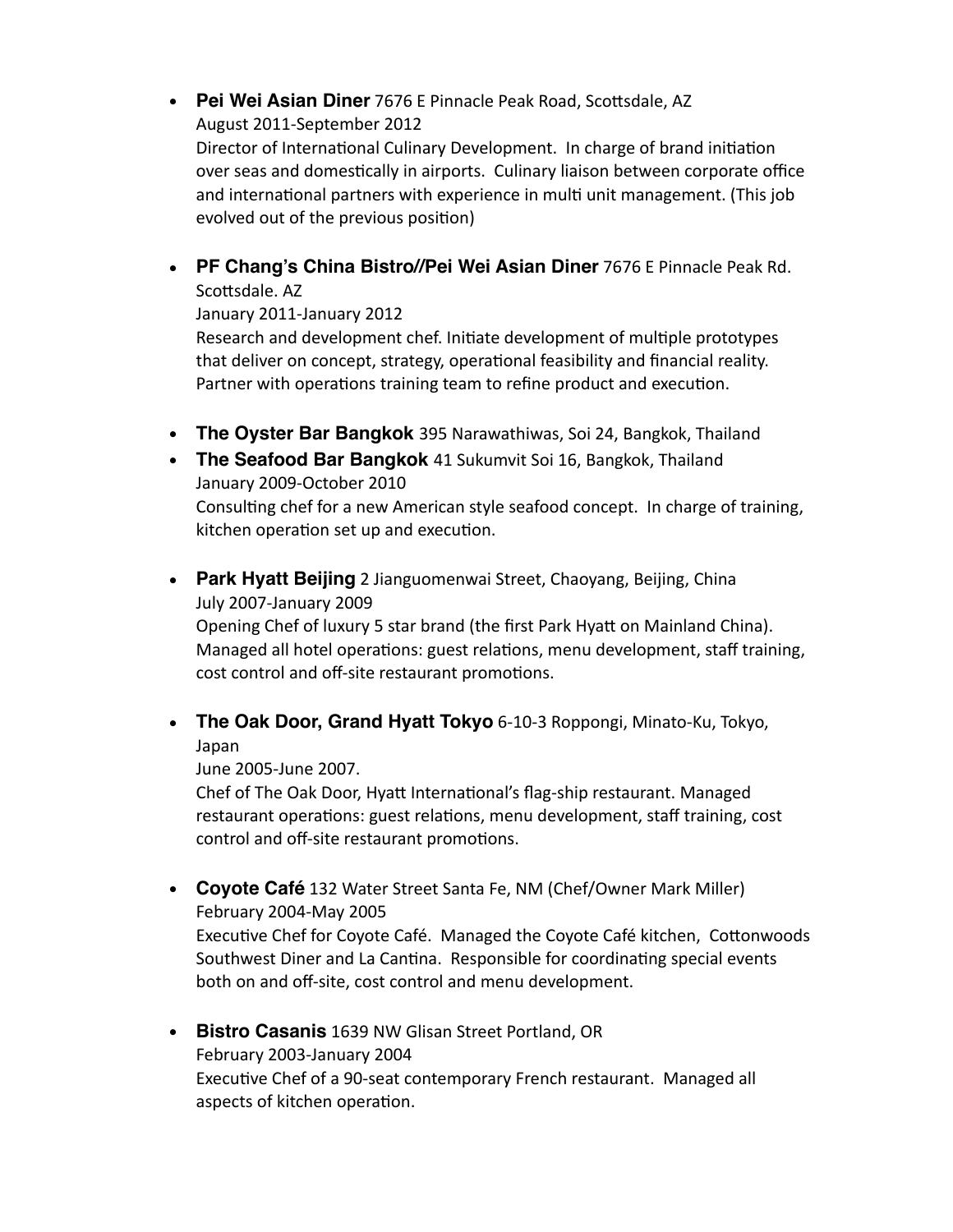- **• McCormick and Schmick's** 235 SW First Avenue Portland, OR January 2002-January 2003 Executive Sous Chef. Managed cost control, purchasing and menu development of a high-volume seafood restaurant.
- **• Veritas** 43 East 20th Street, NYC January 2001-December 2001 Worked all stations.
- **• The Tonic** 108 West 18th Street, NYC August 1998-September 2000 Assisted in restaurant opening. Trained all the cooks in the Tavern then moved into the fine dining kitchen. Worked all five stations on the line and moved into the position of PM Sous Chef.
- **• Montrachet** 239 West Broadway, NYC August 1997-July 1998 Worked hot appetizers and production.
- **Timberline Restaurant** Crested Butte, CO July 1994-July 1997 Worked as prep cook and then all stations.

### **Website:** [www.expandingpalates.com](http://www.expandingpalates.com)

### **EDUCATION:**

- Ginja Cooking School, Phuket, Thailand- Local Southern Thai Cuisine
- Lou Hunt Voice Over Class, Phoenix AZ
- Menkobo Soba, Tokyo, Japan, Soba Cuisine
- Immersion Through Chiang Mai, Chiang Mai, Thailand-Northern Thai/Shan Cuisine
- Red Bridge Cooking School Hoi An, Vietnam-Central Vietnamese Home-style Foods
- YiQin Culinary School, Beijing, China-Hunan Regional Foods
- Sichuan Institute of Culinary Education, Chengdu, China-Sichuan Home-style Foods
- Blue Elephant Cooking School, Bangkok, Thailand-Thai Home-style Foods
- Peter Kump's New York Cooking School, Degree in Culinary Arts
- University of Kansas, Master's work in Cultural Anthropology
- University of Kansas, B.A. in Philosophy
- University of Stirling, Scotland, Liberal Arts